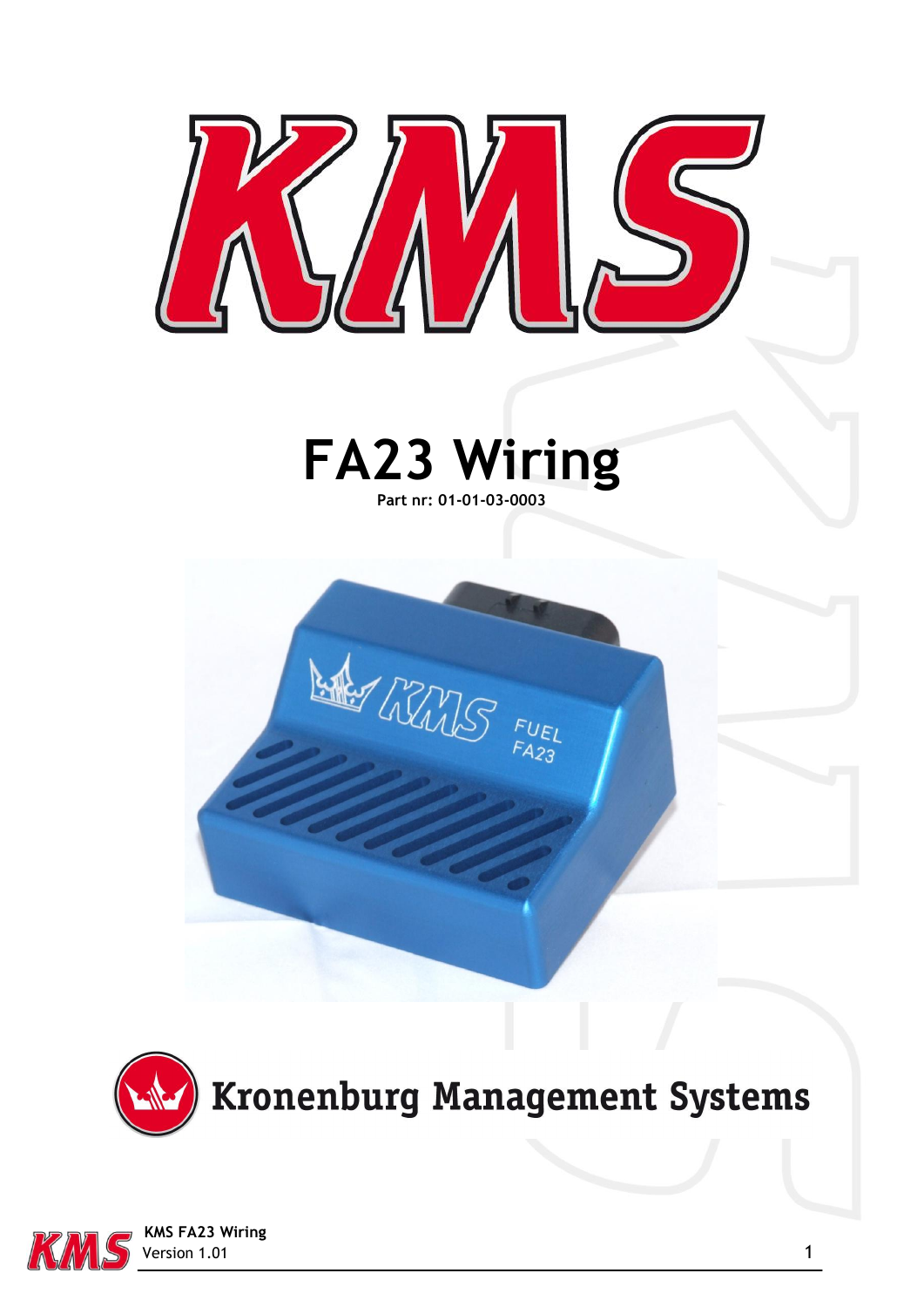## **Contents**





 $\overline{2}$ 

page.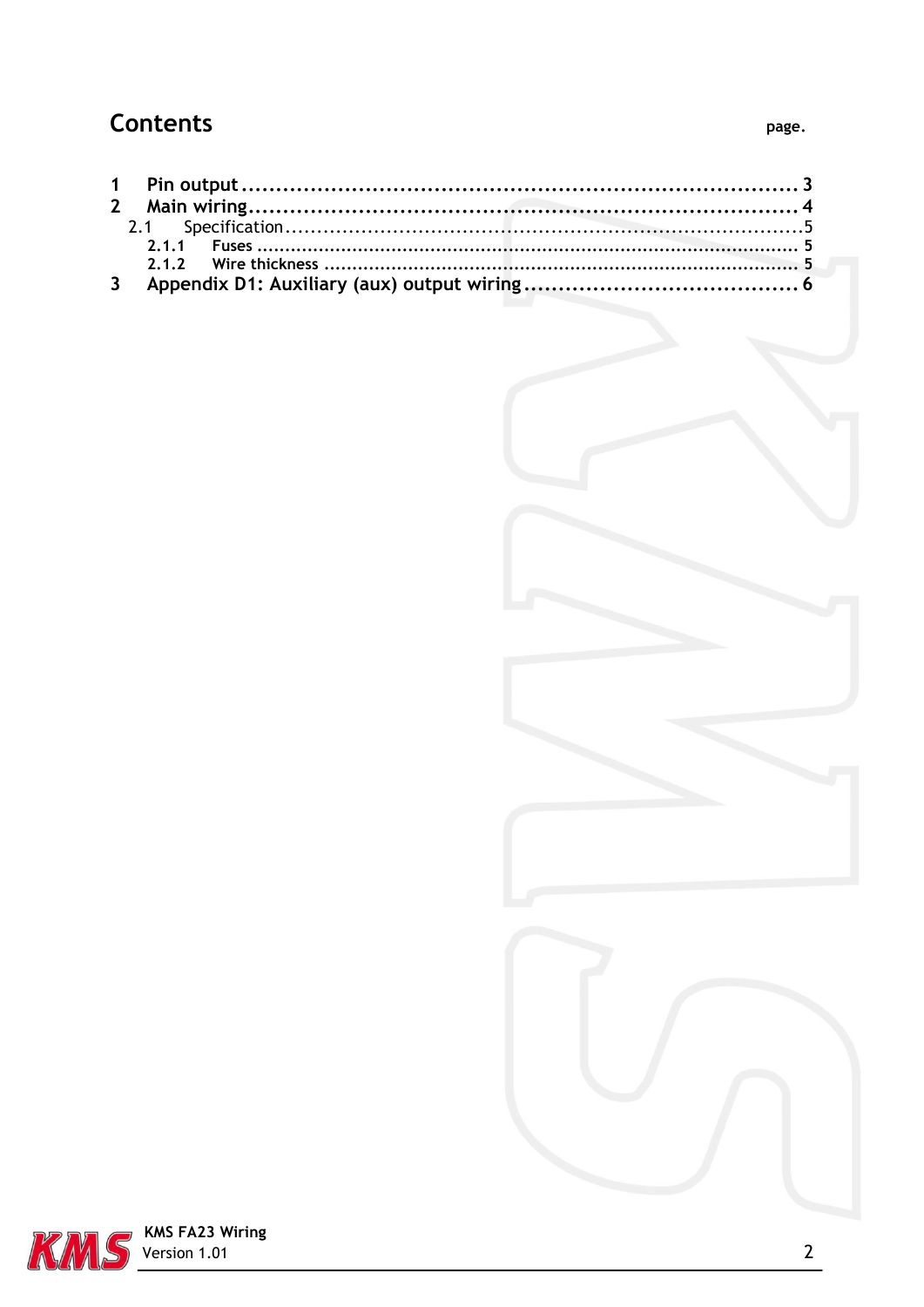**This document contains detailed information on how to connect the KMS FA23 ECU for multiple applications. Additional information, user manuals and software can be found on our website: http://kms.vankronenburg.nl or on the software CD included with the ECU.** 

### <span id="page-2-0"></span>**1 Pin output**

The main connector of the FA23 consists out of 23 pins. Each pin has its own function which can be seen in the overview below including wire colours and thickness.

| Pin nr. | Colour       | <b>Wire thickness</b>  | <b>Function</b>          |
|---------|--------------|------------------------|--------------------------|
|         |              |                        |                          |
| 2       |              |                        |                          |
| 3       | white        | $0.75$ mm <sup>2</sup> | Injector driver output   |
| 4       | blue         | $0.5$ mm <sup>2</sup>  | Aux out 1                |
| 5       | grey/black   | $0.5$ mm <sup>2</sup>  | Load signal MAP          |
| 6       | black        | $0.75$ mm <sup>2</sup> | ECU ground               |
| 7       | red          | $0.75$ mm <sup>2</sup> | 12V ECU supply           |
| 8       | green        | $0.5$ mm <sup>2</sup>  | Communication            |
| 9       |              |                        |                          |
| 10      |              |                        |                          |
| 11      | orange/black | $0.5$ mm <sup>2</sup>  | Coil / hall signal       |
| 12      |              |                        |                          |
| 13      | grey         | $0,5$ mm <sup>2</sup>  | Load signal TPS          |
| 14      | black        | $0,75$ mm <sup>2</sup> | Sensor ground            |
| 15      | red          | $0,5$ mm <sup>2</sup>  | Communication            |
| 16      | white/black  | $0,5$ mm <sup>2</sup>  | Fuel pump relay          |
| 17      | brown        | $0.75$ mm <sup>2</sup> | Ground                   |
| 18      |              |                        |                          |
| 19      |              |                        |                          |
| 20      | yellow       | $0,5$ mm <sup>2</sup>  | 5V Load sensor supply    |
| 21      | grey/blue    | $0,5$ mm <sup>2</sup>  | Water temperature signal |
| 22      | red/blue     | $0,5$ mm <sup>2</sup>  | Air temperature signal   |
| 23      | black        | $0.5$ mm <sup>2</sup>  | Communication            |

The pin numbers can be read on the back of the main connector of the FA23. These numbers can also be seen in the following drawing, seen from the back of the main connector or front of the FA23 ECU.



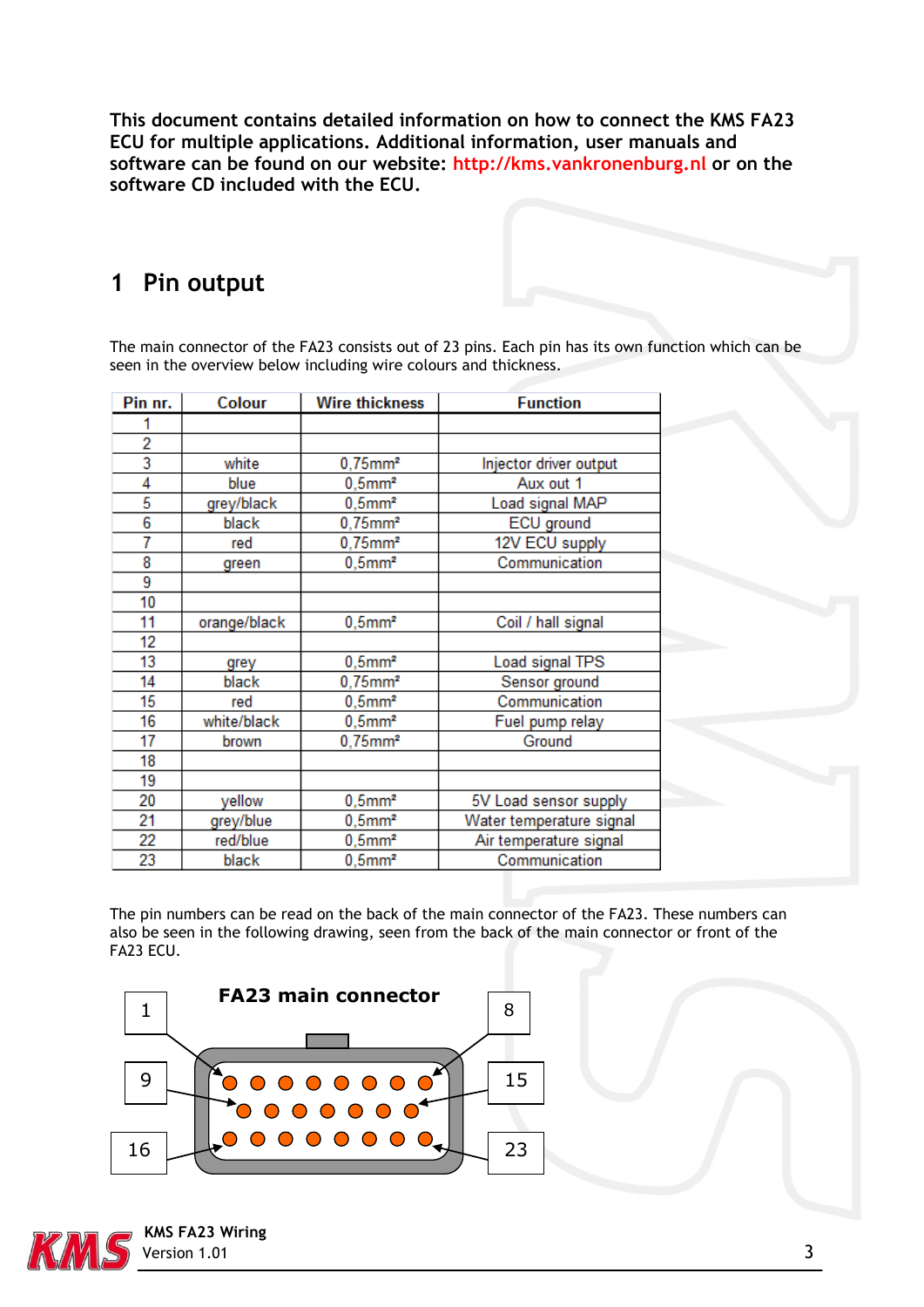### <span id="page-3-0"></span>**2 Main wiring**

Below a wiring diagram is shown on how to connect the FA23 ECU to different sensors and actuators. This is a universal diagram which can be used for any type of engine. Wire colours are mentioned for each pin of the FA23 ECU and can also be seen on page 3, together with the wire thickness.



**Note 1:** The FA23 ECU has the possibility to use either a hall sensor (maximum of 5 pulses / revolution) or tacho signal as RPM signal. It's also possible to use a RPM pickup direct from – coil, but this is not recommended. Selecting the applied sensor in the software can be done under 'Options  $(F4)' \rightarrow 'RPM$  pickup'.

**Note 2:** The injector output can deliver a maximum current of 7A. This means that a maximum of 6 high impedance (>=12 Ohm) injectors can be used on one injector output (pin 11). When using low impedance injectors (<12 Ohm) or more than 6 high impedance injectors on one injector output, an external KMS injection driver needs to be used. KMS injection drivers can take up to a maximum of 10A per output. For connection of the injection driver, see detailed drawing below. See also chapter 2.1 'Specification'.



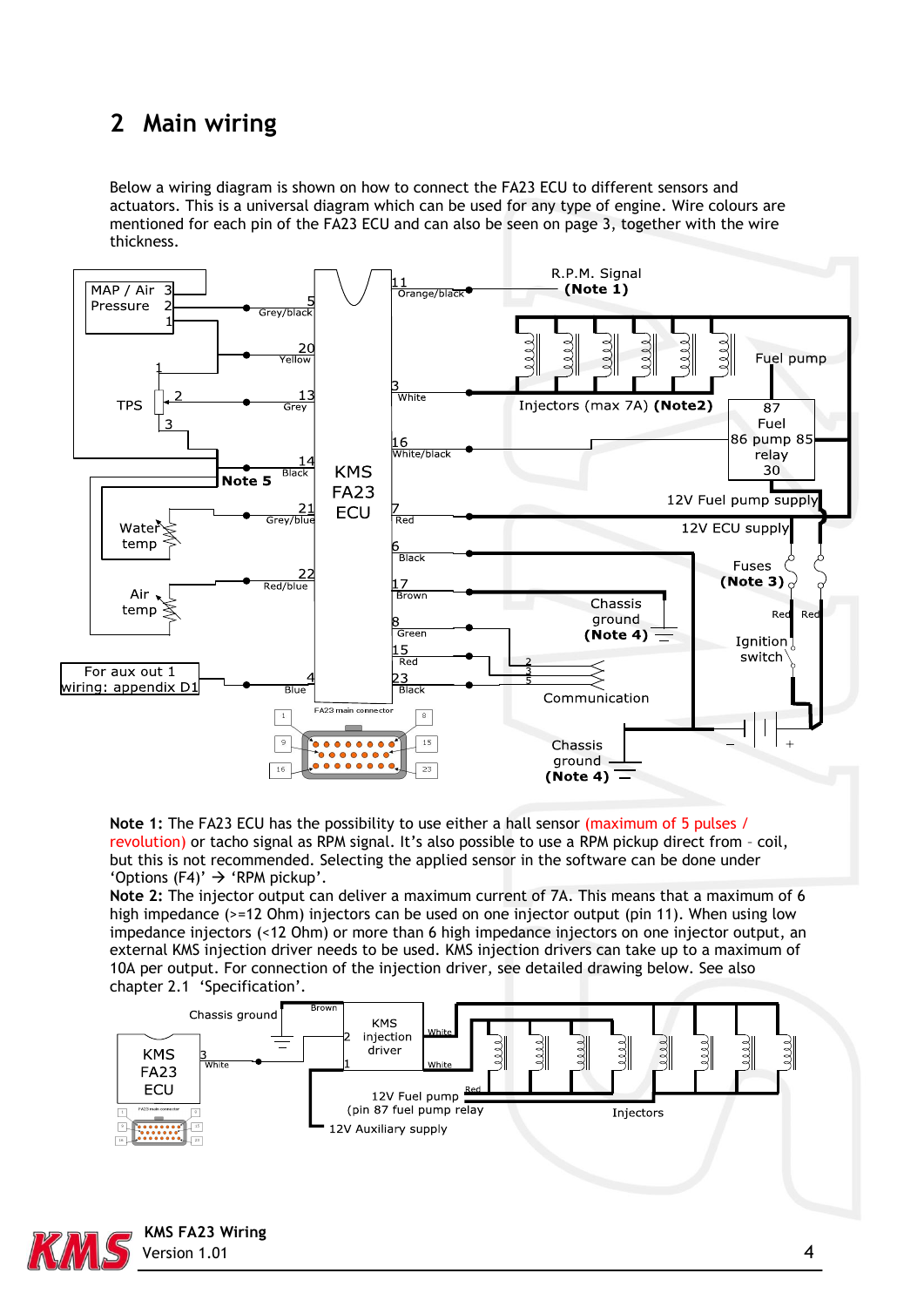**Note 3:** The value/capacity of the fuse is dependent on the total maximum current of the electrical components connected. See chapter 2.1 'Specification' for deterring the fuse values. **Note 4:** Preferably put all ground connections (except fuelpump ground!) on the same chassis point, to prevent a difference in potential between the grounds. Place the fuelpump ground on a separate point on the chassis, to prevent interference with the other electrical components. **Note 5:** All sensor grounds must be soldered together at one point as close as possible to the main connector. The connecting point should then be connected to the main connecter by one single wire.

### <span id="page-4-0"></span>*2.1 Specification*

#### <span id="page-4-1"></span>**2.1.1 Fuses**

As described before, the value/capacity of the fuse for each voltage supply is dependent on the total maximum current of the electrical components connected. The following steps need to be taken to determine the capacity/value of the fuse for each 12V supply:

1. Calculate the maximum current by adding the currents below for the applications in use.

| <b>Application:</b>                    | Current:                                                                                                                                                                        |
|----------------------------------------|---------------------------------------------------------------------------------------------------------------------------------------------------------------------------------|
| ECU (including all sensors and inputs) | 1Α                                                                                                                                                                              |
| Aux out 1                              | 1Α                                                                                                                                                                              |
| Fuel pump                              | Depending on fuel pump being used, use<br>manufacturers recommendations.                                                                                                        |
| Injectors high impedance (>=12 Ohm)    | 1A/injector                                                                                                                                                                     |
| Injectors low impedance (<12 Ohm)      | When using low impedance injectors or more then 6<br>high impedance injectors on one injector output,<br>measure the resistance over the injectors to<br>determine the current. |

2. After calculating the current, multiply this value by 1,2. The result is the **minimum** value/capacity of the fuse. The applied fuse should be the subsequent standard fuse value. (Standard fuse values: 2.5, 5, 7.5, 10, 15, 20, 25)

#### *For example:*

*12V ECU fuse: ECU + Aux out 1 + 8 high impedance injectors = 10A \* 1,2 = 12A: minimum fuse value, so use in this case a 15A fuse for the 12V ECU. 12V Fuel pump supply: fuel pump = 20A (according to manufacturer).*

#### <span id="page-4-2"></span>**2.1.2 Wire thickness**

The following wire thicknesses should be maintained for the maximum continuous currents through the wires:

| Maximum current: | Wire thickness:      |  |
|------------------|----------------------|--|
| 3А               | $0,5 \, \text{mm}^2$ |  |
| 7,5A             | $0,75 \text{ mm}^2$  |  |
| 15A              | 1 mm <sup>2</sup>    |  |
| 25A              | $1,5 \, \text{mm}^2$ |  |